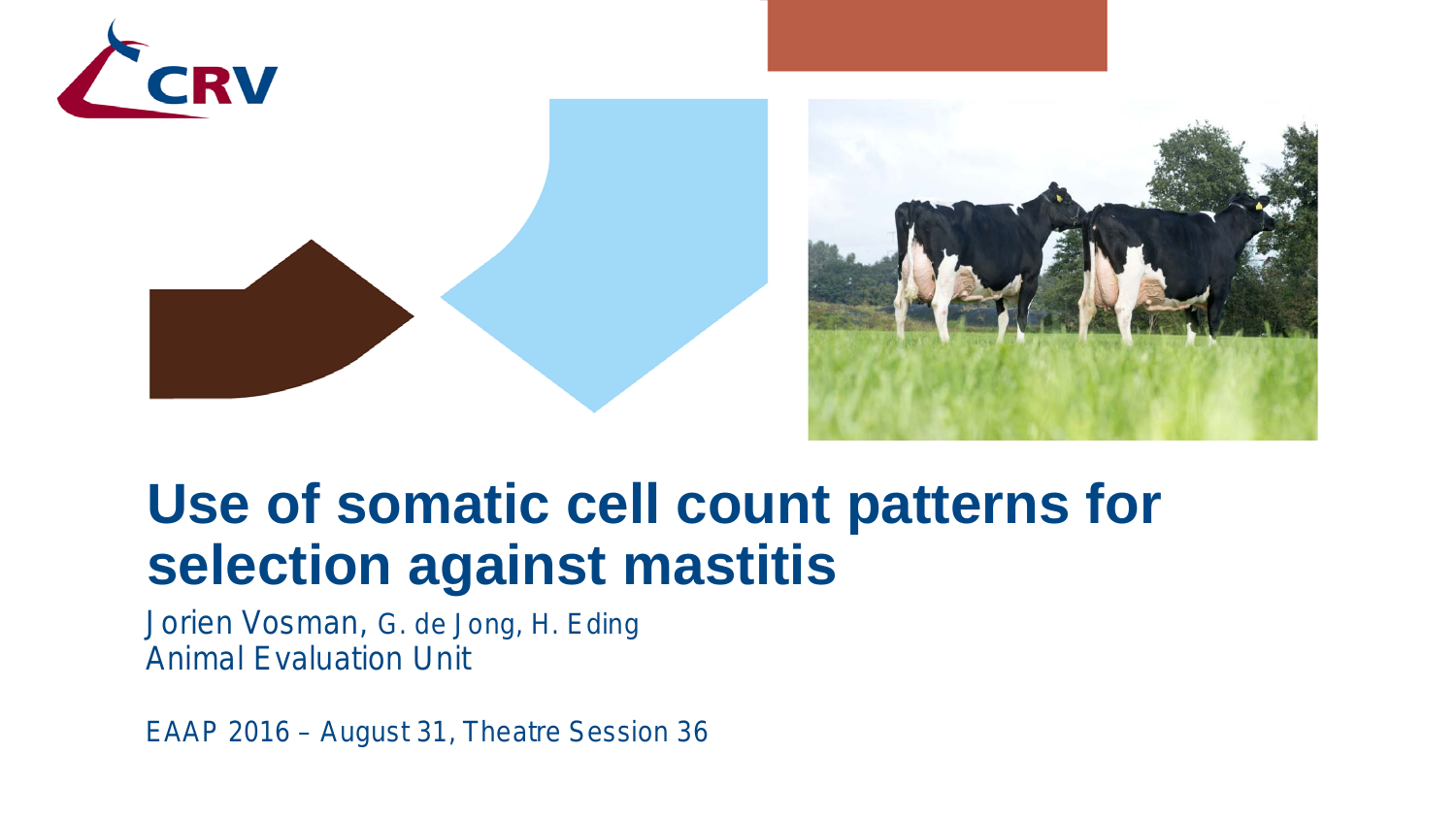### **Introduction**



2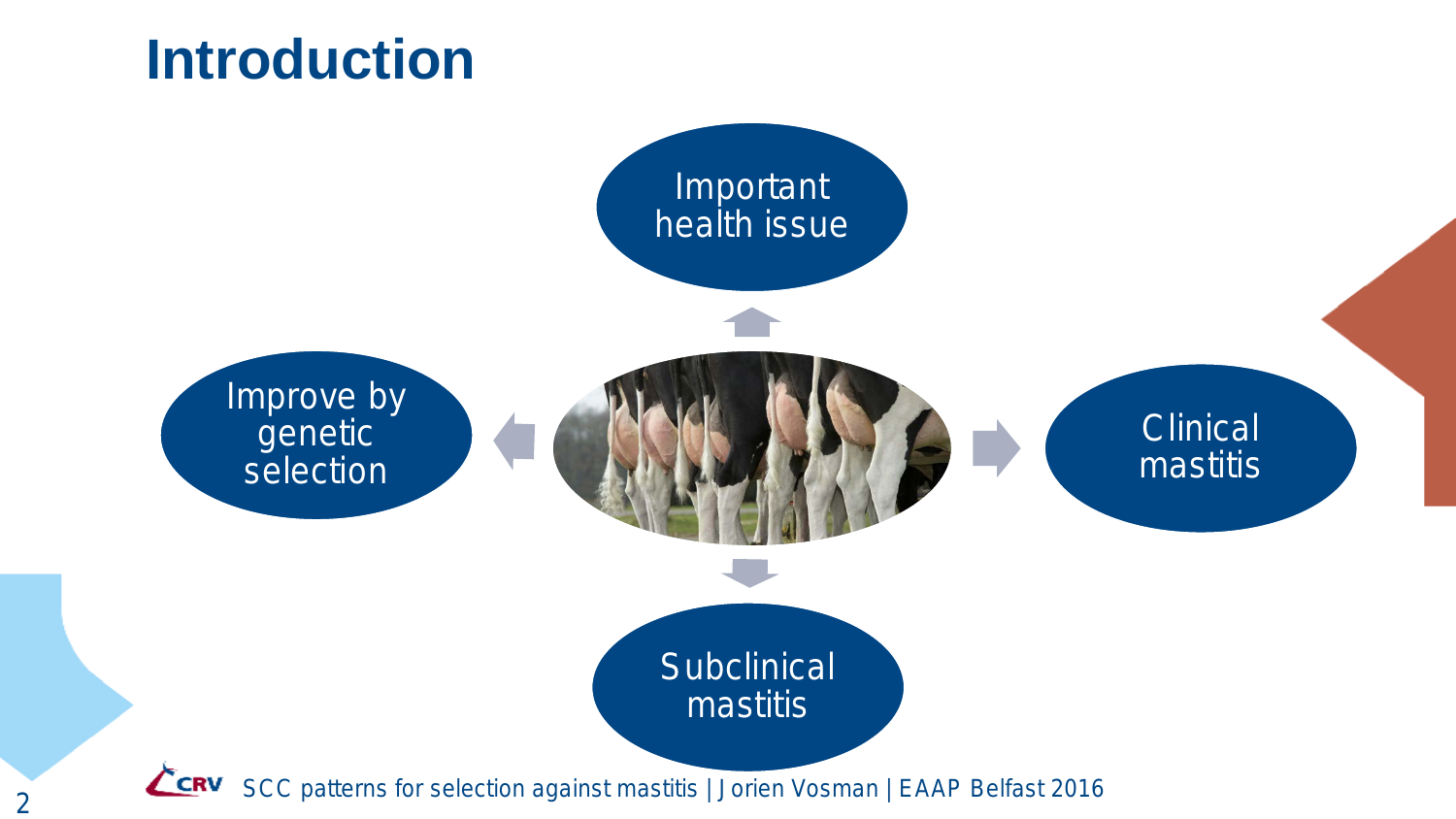#### **Introduction**

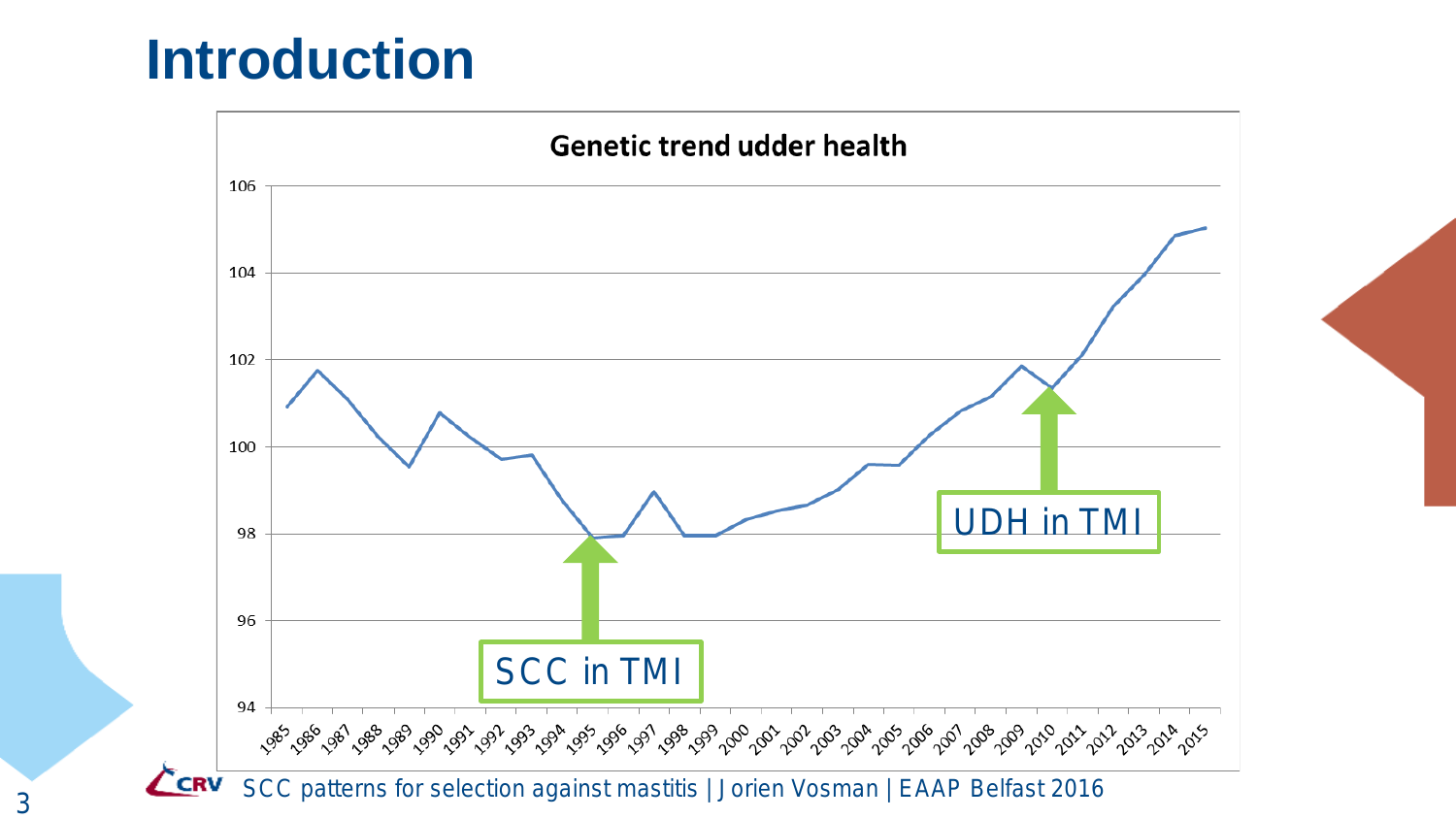## **Trait definition**

**Udder health index** consists of breeding goal traits:

- **Subclinical mastitis (SCM)** based on SCC pattern
- **Clinical mastitis (CM)** based on correlation with SCM and 5 indicator traits *+ observations on CM*

Index based on average economic damage of 1 case of each:  $FW_{UDH} = 100 + 0.477 * [FW_{SCM} - 100] + 0.641 * [FW_{CM} - 100]$ 

SCC patterns for selection against mastitis | Jorien Vosman | EAAP Belfast 2016**Z** CRV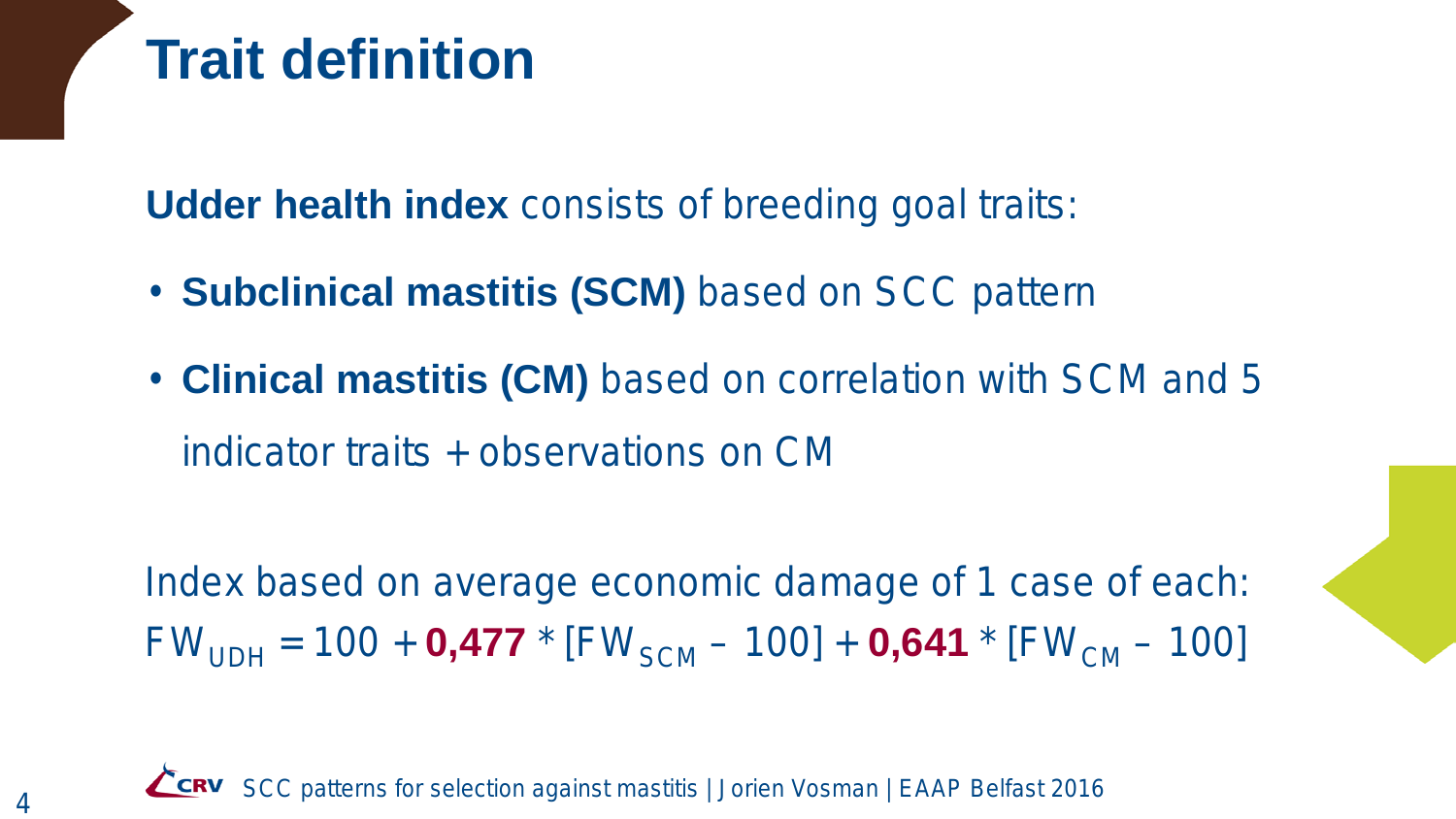# **Trait definition**

| <b>Trait</b>                   | <b>Description</b>                                                          | h <sup>2</sup> |       |
|--------------------------------|-----------------------------------------------------------------------------|----------------|-------|
| <b>SCS150</b>                  | Mean 2log(somatic cell count) day 5 - 150 lactation                         | 0.17           | 43.26 |
| <b>SCS400</b>                  | Mean 2log(somatic cell count) day 151 - 400 lactation                       | 0.17           | 38.79 |
| <i><u><b>Infection</b></u></i> | Absence/presence of SCC > 150,000 cells/ml                                  | 0.12           | 0.11  |
| <b>Intensity</b>               | Proportion SCC > 150,000 cells/ml                                           | 0.16           | 8.86  |
| Peak                           | Total number of peaks in SCC                                                | 0.11           | 0.11  |
| <b>SCM</b>                     | Absence/presence of SCC > 150,000 cells/ml in 3<br>consecutive measurements | 0.06           | 0.07  |
| <b>CM</b>                      | Correlations and CM registrations                                           | 0.06           | 0.04  |
| <b>UHI</b>                     | <b>Combination of BV SCM and BV CM</b>                                      | 0.09           | 0.05  |

**ERV** SCC patterns for selection against mastitis | Jorien Vosman | EAAP Belfast 2016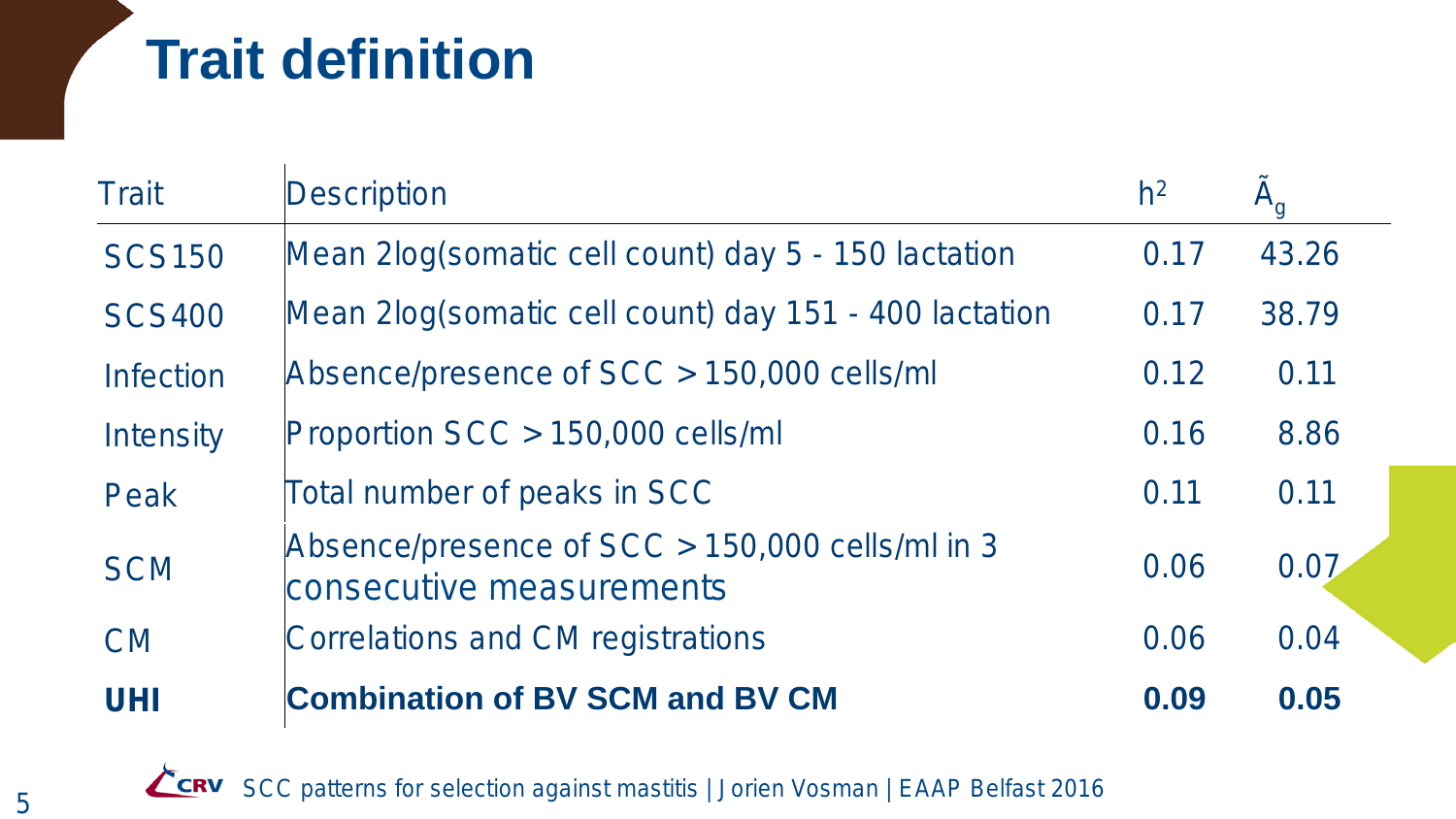### **Method based on SCC patterns**



**CRV** SCC patterns for selection against mastitis | Jorien Vosman | EAAP Belfast 2016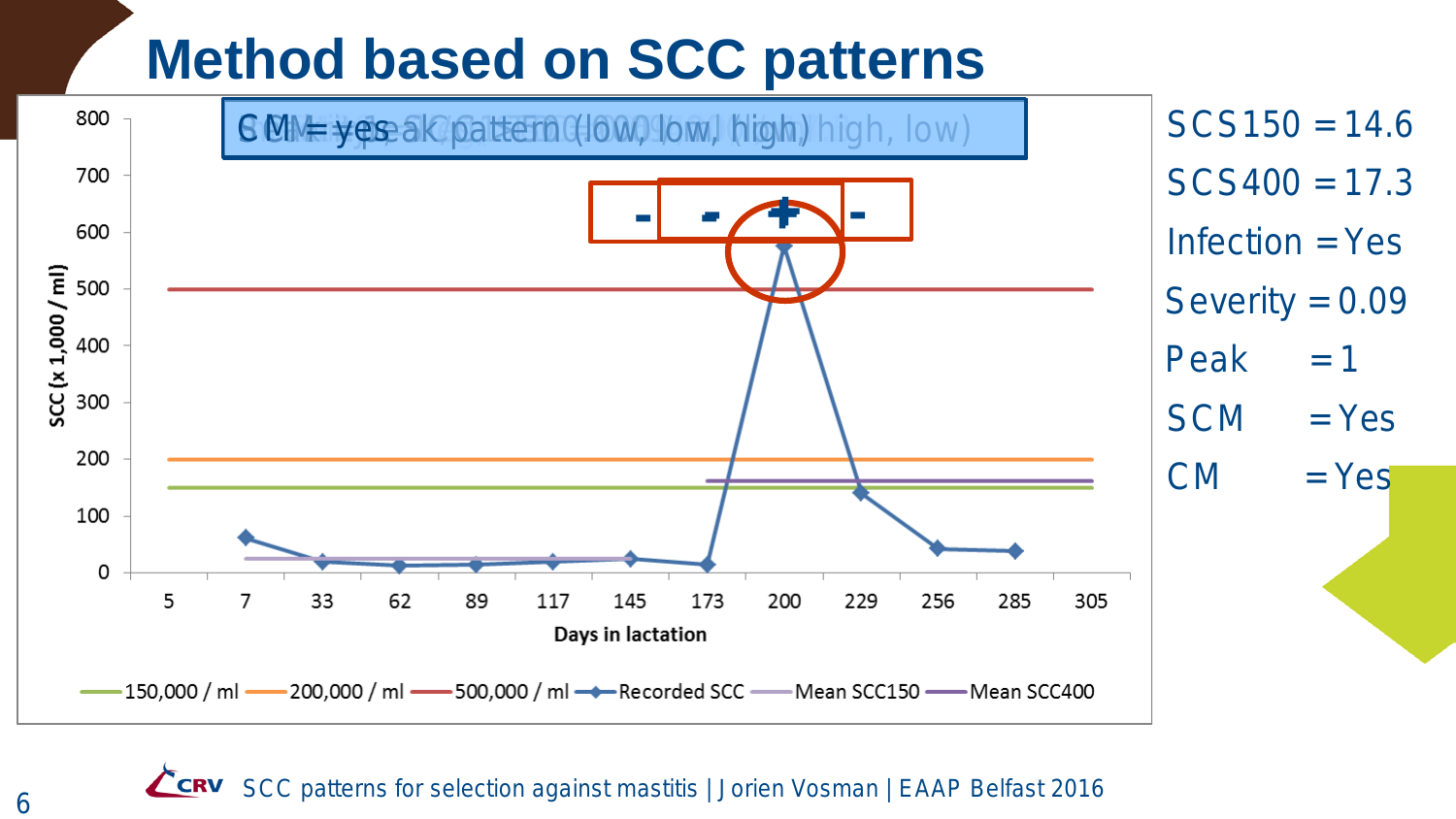# **Update breeding value CM**

#### Adding observations of CM

- Direct observations on animals with CM (#38,851)
- Information of herd mates at time of infection (# 322,379)

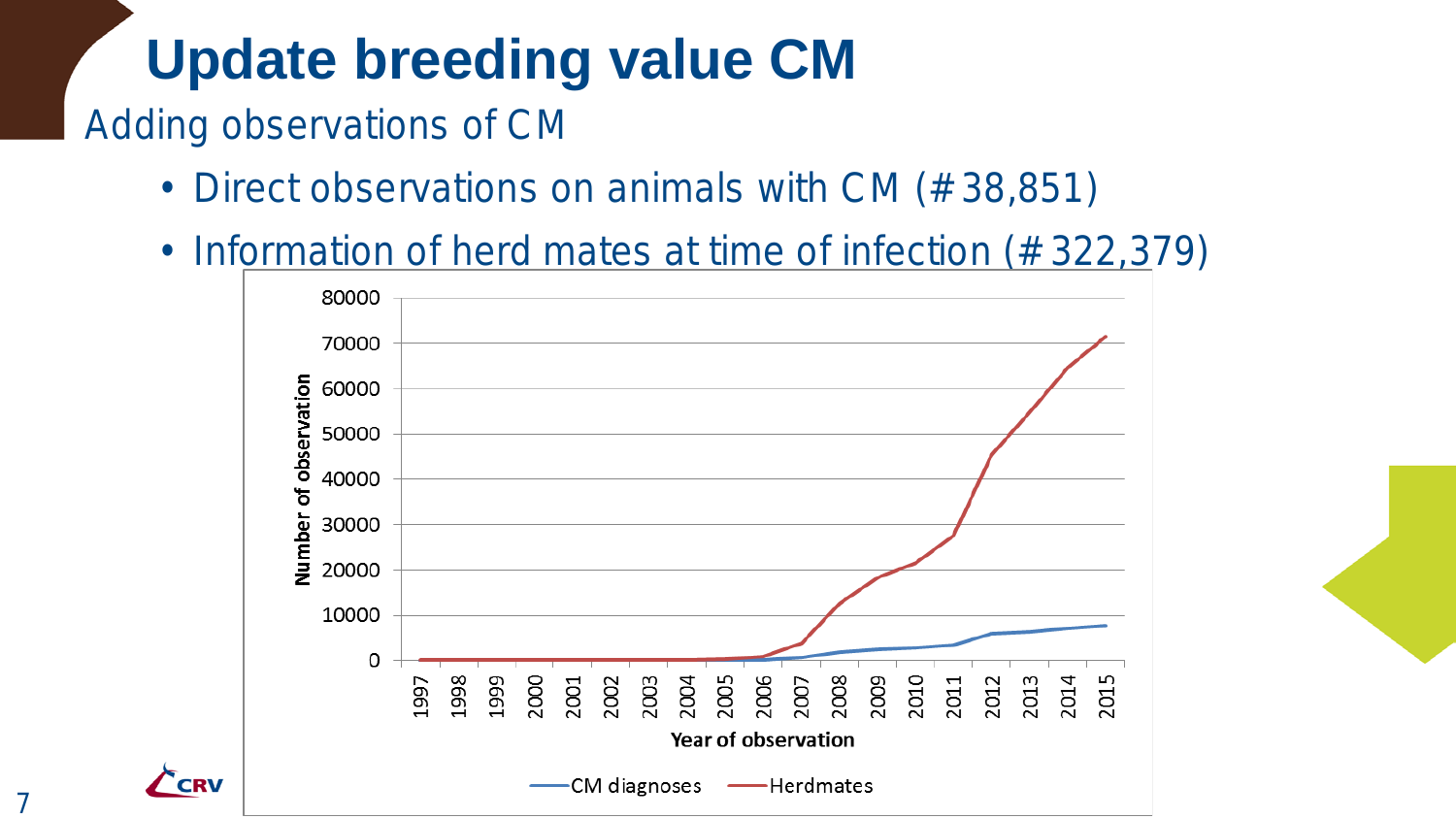## **Practical validation of the method**

#### Changes in reliability after adding CM observations

|                  |     |          |           |           | Number of daughters with CM observations |      |                |
|------------------|-----|----------|-----------|-----------|------------------------------------------|------|----------------|
| Rel <sup>1</sup> |     | $1 - 10$ | $11 - 25$ | $26 - 50$ | $51 - 100$                               | >100 | <b>Overall</b> |
| $0 - 50$         | 0.1 | 0.5      | 2.0       |           |                                          |      | 0.4            |
| $51 - 70$        | 0.0 | 0.4      | 0.8       | 2.5       |                                          |      | 0.4            |
| $71 - 80$        | 0.0 | 0.3      | 0.6       | 0.9       |                                          |      | 0.3            |
| $81 - 90$        | 0.0 | 0.1      | 0.3       | 0.5       | 0.7                                      | 1.2  | 0.2            |
| $91 - 95$        |     | 0.0      | 0.0       | 0.1       | 0.3                                      | 0.7  | 0.3            |
| $96 - 99$        |     |          |           | 0.0       | 0.2                                      | 0.2  | 0.2            |
| <b>Overall</b>   | 0.0 | 0.3      | 0.5       | 0.5       | 0.4                                      | 0.4  | 0.3            |

#### $Rel<sup>1</sup> = reliability of BV without CM observations$

8 **CERV** SCC patterns for selection against mastitis | Jorien Vosman | EAAP Belfast 2016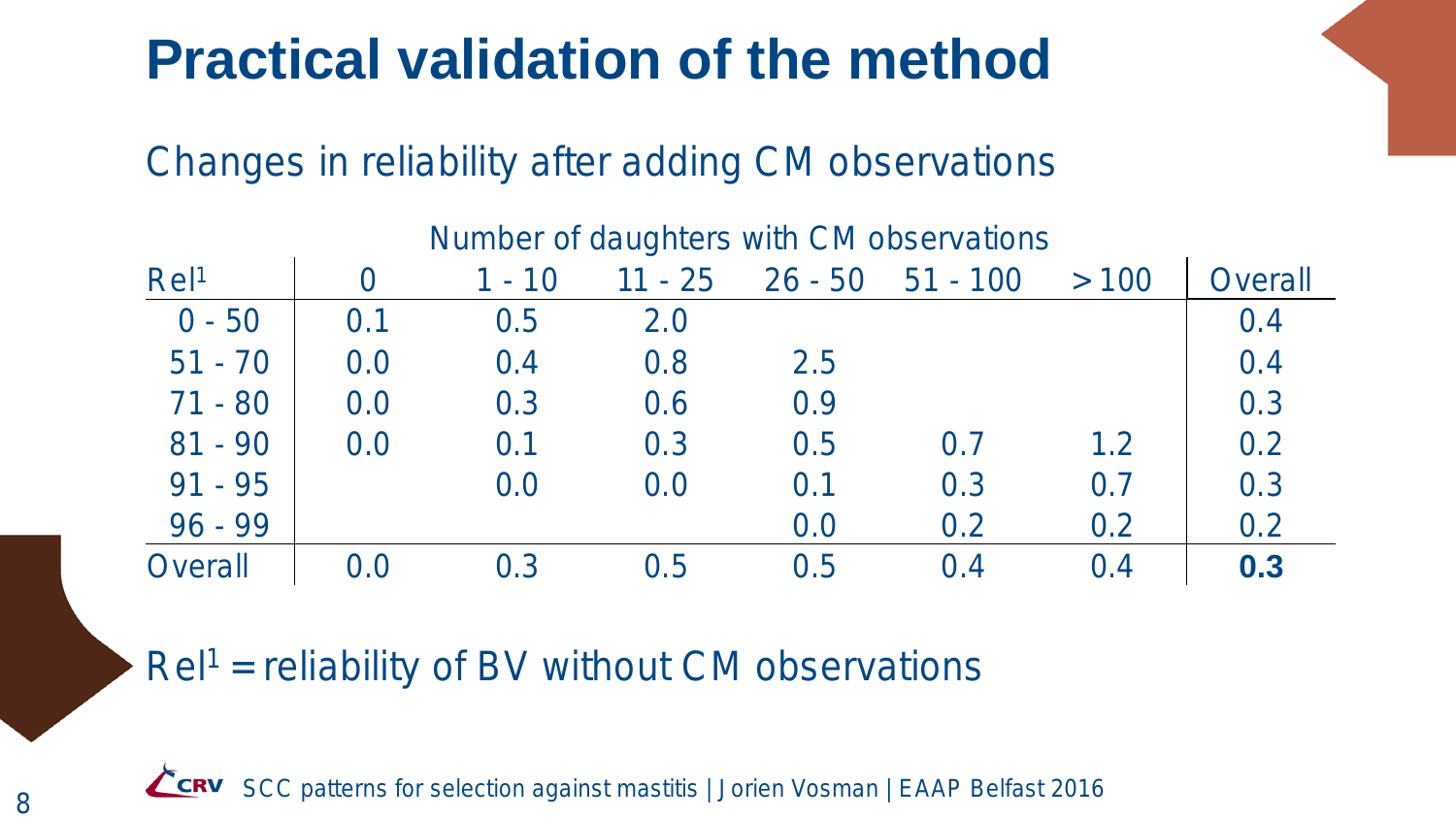## **Practical validation of the method**

#### Changes in breeding value after adding CM observations

|                  |         |          |           |           | Number of daughters with CM observations |      |                |
|------------------|---------|----------|-----------|-----------|------------------------------------------|------|----------------|
| Rel <sup>1</sup> | 0       | $1 - 10$ | $11 - 25$ | $26 - 50$ | $51 - 100$                               | >100 | <b>Overall</b> |
| $0 - 50$         | 0.0     | $-0.1$   | 0.0       |           |                                          |      | 0.0            |
| $51 - 70$        | 0.0     | 0.0      | $-0.1$    | 0.0       |                                          |      | 0.0            |
| $71 - 80$        | 0.0     | 0.0      | $-0.1$    | $-0.1$    | 0.0                                      |      | 0.0            |
| $81 - 90$        | $-0.1$  | 0.0      | 0.0       | 0.0       | 0.0                                      | 0.0  | 0.0            |
| $91 - 95$        |         | 0.0      | 0.0       | 0.0       | 0.0                                      | 0.0  | 0.0            |
| $96 - 99$        |         |          |           | 0.0       | $-0.1$                                   | 0.0  | 0.0            |
| Overall          | $0.0\,$ | 0.0      | $-0.1$    | 0.0       | 0.0                                      | 0.0  | 0.0            |

 $Rel<sup>1</sup> = reliability of BV without CM observations$ 



SCC patterns for selection against mastitis | Jorien Vosman | EAAP Belfast 2016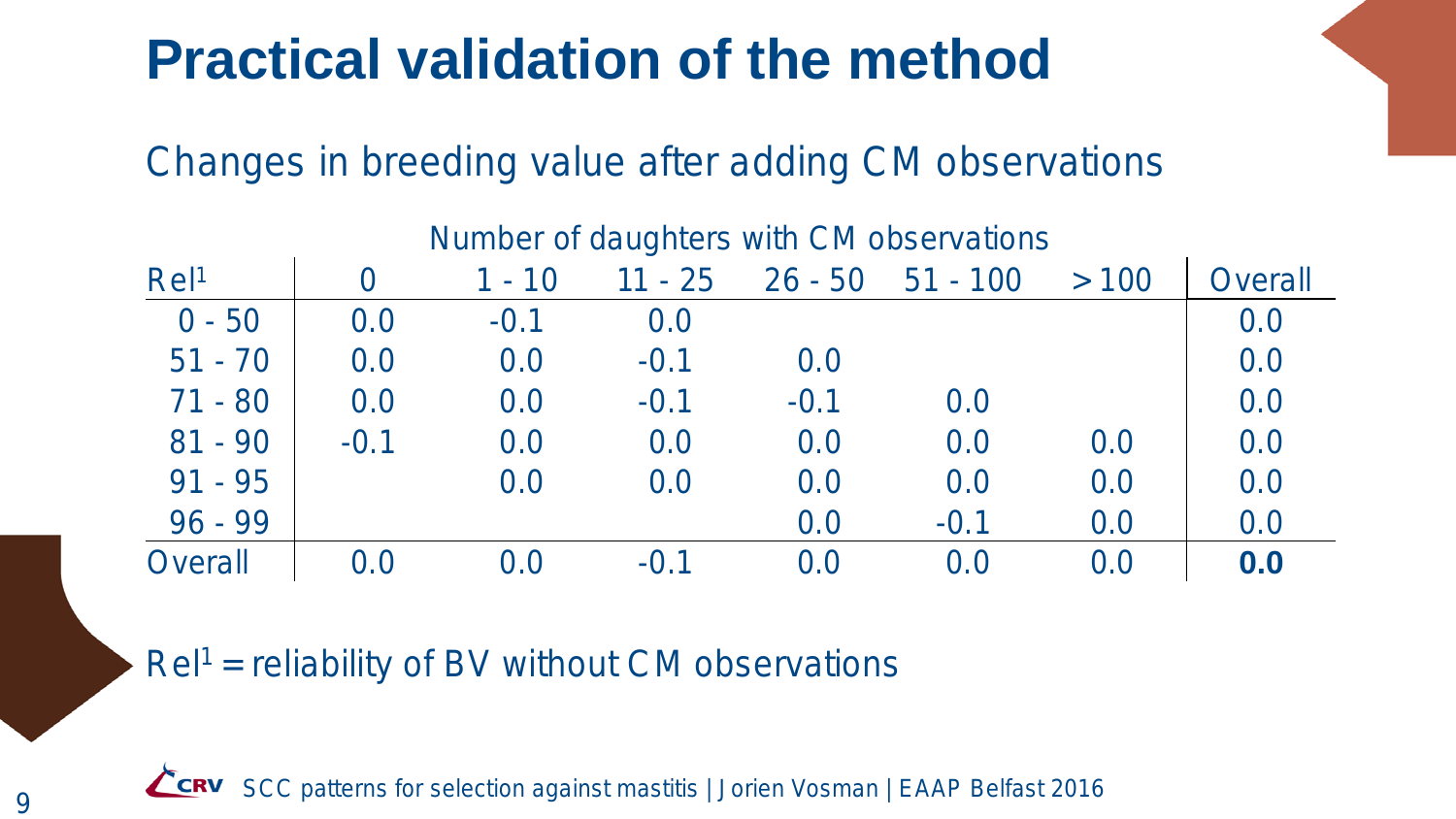### **Practical validation of the method**



SCC patterns for selection against mastitis | Jorien Vosman | EAAP Belfast 2016